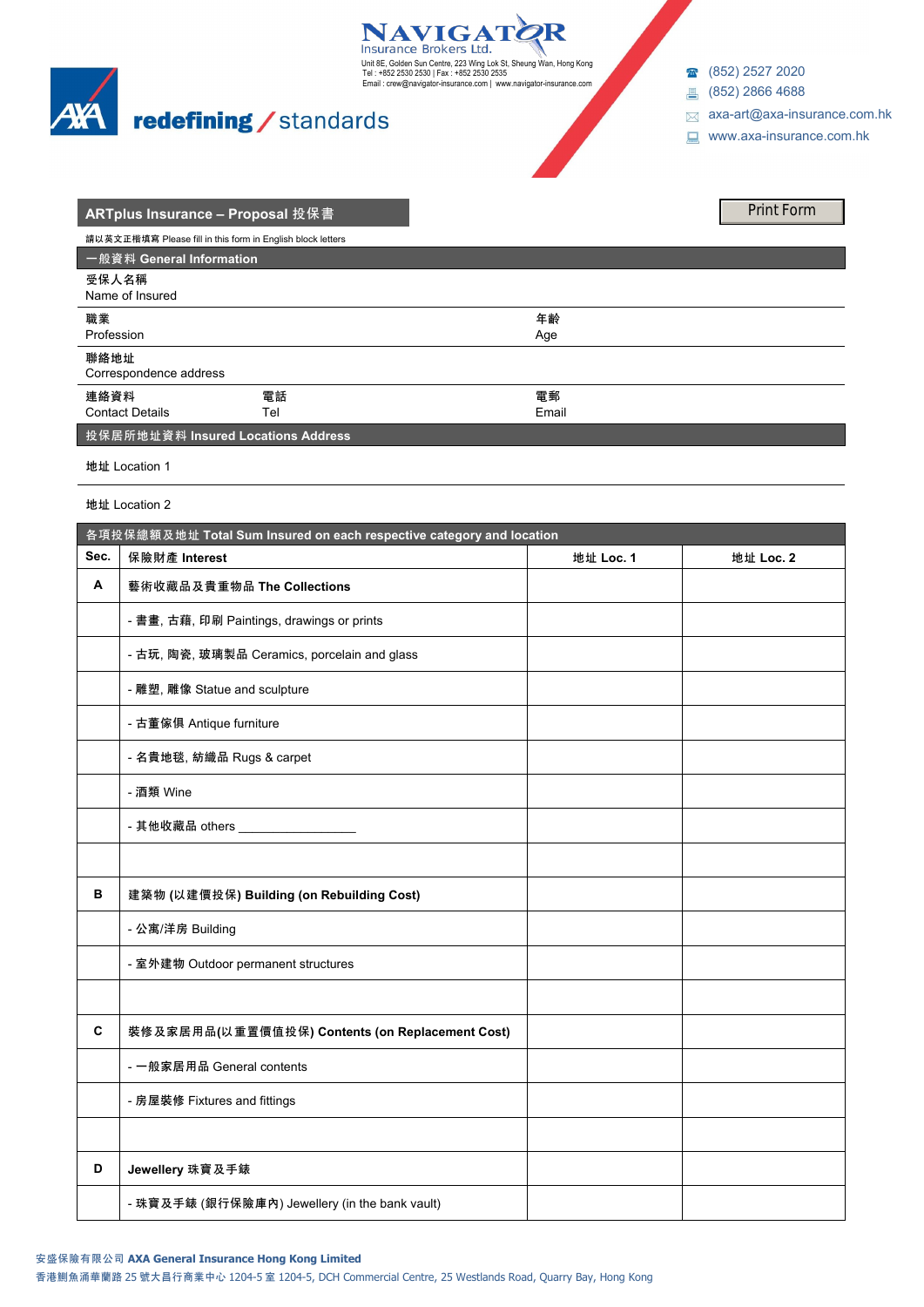|                                                                                                        | - 珠寶及手錶 (家居保險箱內) Jewellery (inside the home safe)                                                                                                  |                 |                     |  |  |
|--------------------------------------------------------------------------------------------------------|----------------------------------------------------------------------------------------------------------------------------------------------------|-----------------|---------------------|--|--|
|                                                                                                        | - 珠寶及手錶 (全球範圍) Jewellery (worldwide)                                                                                                               |                 |                     |  |  |
|                                                                                                        |                                                                                                                                                    |                 |                     |  |  |
| Е                                                                                                      | 責任保險 (內含保險限額) Liability (inclusive)                                                                                                                | HK\$10,000,000  |                     |  |  |
|                                                                                                        | - 個人責任 Worldwide personal liability                                                                                                                |                 |                     |  |  |
|                                                                                                        | - 房屋擁有人責任 Owner's Liability                                                                                                                        |                 |                     |  |  |
|                                                                                                        | - 房屋佔用人/租賃人責任 Tenant's Liability                                                                                                                   |                 |                     |  |  |
|                                                                                                        | - 改建修復責任 Independent Contractor's Liability                                                                                                        |                 |                     |  |  |
|                                                                                                        |                                                                                                                                                    |                 |                     |  |  |
|                                                                                                        | 建築物資料 Building Detail                                                                                                                              | 地址 Loc. 1       | 地址 Loc. 2           |  |  |
|                                                                                                        | 1. 使用性質 (自用/ 租賃/ 出租) Occupancy (owned / rent / let)                                                                                                |                 |                     |  |  |
|                                                                                                        | 2. 建築物結構, 樓層及年份 Type of building and year built                                                                                                    |                 |                     |  |  |
|                                                                                                        | 3. 單位面積 Floor area of premises                                                                                                                     |                 |                     |  |  |
|                                                                                                        | 4. 是否經常空置 (超過 60 日以上)?<br>Regularly left unoccupied (for over 60days) Y/N                                                                          |                 |                     |  |  |
|                                                                                                        | 保安防護 Protection and Security                                                                                                                       |                 |                     |  |  |
|                                                                                                        | 1. 處所是否安裝防盜. 防火警鈴設備?                                                                                                                               |                 |                     |  |  |
|                                                                                                        | Do you have burglary and/or fire alarm installed at the premises, central<br>alarm or local alarm, please advise.                                  |                 |                     |  |  |
|                                                                                                        | 2. 處所是否有 24 小時警衛?<br>Do you have 24 hour security guard stationed at the premise building?                                                         |                 |                     |  |  |
|                                                                                                        | 3. 您多久出遊一次? 平均出遊日數?<br>How often do you travel a year? What is the average duration?                                                               |                 |                     |  |  |
|                                                                                                        | 4. 您是否僱用全職佣人並居於同一處所? 共幾人?<br>Do you have full time staff living at your premises? How many in total?                                               |                 |                     |  |  |
| 保險箱 Safe                                                                                               |                                                                                                                                                    |                 |                     |  |  |
|                                                                                                        | 您處所是否有保險箱?如有,請提供尺吋大小及型號?                                                                                                                           |                 |                     |  |  |
| details.                                                                                               | Do you have a safe? (Y/N) If yes, please provide size and brand and model                                                                          |                 |                     |  |  |
|                                                                                                        | 建築物整修及內部裝潢 Major renovation or relocation                                                                                                          |                 |                     |  |  |
|                                                                                                        | 1. 在未來 12 個月內是否進行建築物整修及內部裝潢, 如有, 請提供日期及合約金<br>額或預算?                                                                                                |                 |                     |  |  |
|                                                                                                        | Do you have plans for major renovation at any of the locations in next 12<br>months? If so, please advise the particulars and contract value.      |                 |                     |  |  |
|                                                                                                        | 2. 在未來 12 個月內是否會搬離現有處所, 如有請提供時間及地點?                                                                                                                |                 |                     |  |  |
| Do you have plans for relocations of your home in next 12 months? If so,<br>please advise the details. |                                                                                                                                                    |                 |                     |  |  |
| 損失經驗 Loss Experience                                                                                   |                                                                                                                                                    |                 |                     |  |  |
|                                                                                                        | 您及家人有否損失經驗, 不論是否得到保險賠償?                                                                                                                            |                 |                     |  |  |
| in force?                                                                                              | Have you or any member of your household ever sustained any loss or<br>damage which may have been covered by this type of insurance if it had been |                 |                     |  |  |
|                                                                                                        | 損失事由 (過去 5 年) Description of Loss (Past 5 years)                                                                                                   | 日期 Date of Loss | 損失金額 Amount of Loss |  |  |
|                                                                                                        |                                                                                                                                                    |                 |                     |  |  |
|                                                                                                        |                                                                                                                                                    |                 |                     |  |  |
|                                                                                                        |                                                                                                                                                    |                 |                     |  |  |
|                                                                                                        |                                                                                                                                                    |                 |                     |  |  |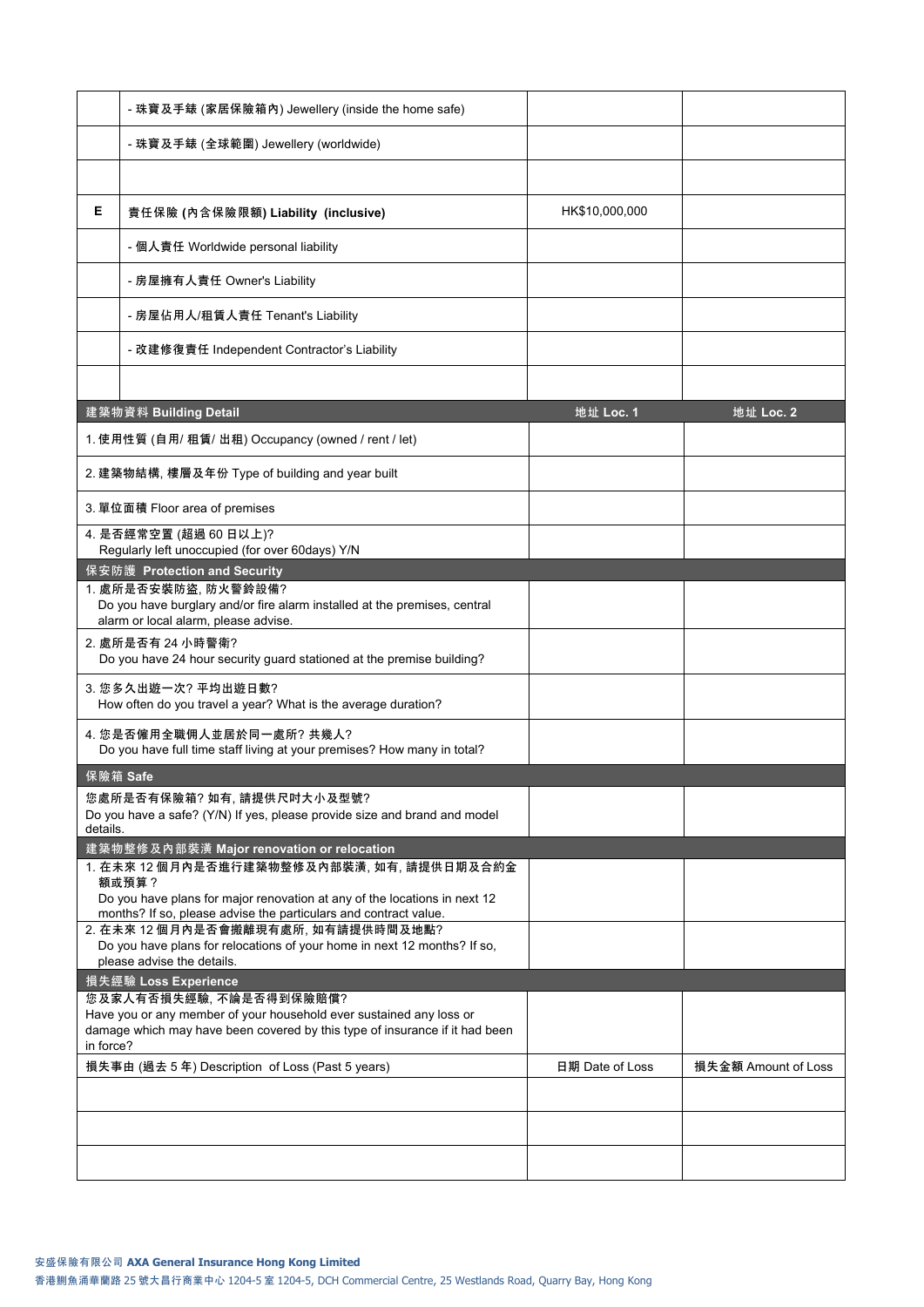| 聲明 Declaration |  |
|----------------|--|
|----------------|--|

| 1. 本人聲明並同意在本人知悉範圍內確實及完整的提供資料以作為訂定此保險含約的根據. 並聲明決無不實説明或隱瞞。 若此要保書是由                                                                      |  |  |  |
|---------------------------------------------------------------------------------------------------------------------------------------|--|--|--|
| 指定代理人填寫, 本人亦己查對所有資料俱以屬實。                                                                                                              |  |  |  |
| I/We hereby declare that to the best of my/our knowledge and belief the particulars and answers given in respect of this proposal are |  |  |  |
| true and complete and no material fact has been withheld or concealed. If the particulars and answers have been written by any        |  |  |  |
| person other than myself/ourselves that person shall be deemed to have been my/our agent for the purposes of writing the same.        |  |  |  |
| 2.本人同意採取合理適當防護措失以確保保險財產的安全,並了解以此聲明作為本人和安盛保險公司訂立本保險契約的依據。                                                                              |  |  |  |
| I/We undertake to exercise all ordinary and reasonable precautions for the safety of the insured property. I/We agree that this       |  |  |  |
| declaration and the particulars and answers given shall be the basis of any incorporated in the contract between me/us and AXA        |  |  |  |
| General Insurance Hong Kong Limited.                                                                                                  |  |  |  |
|                                                                                                                                       |  |  |  |
|                                                                                                                                       |  |  |  |
|                                                                                                                                       |  |  |  |
|                                                                                                                                       |  |  |  |
|                                                                                                                                       |  |  |  |
|                                                                                                                                       |  |  |  |
| 投保人簽署/ Proposer's Signature<br>日期 (日/ 月/ 年) / Date (dd/mm/yy)                                                                         |  |  |  |

## **投保人須知 Important Notes to Proposer**

1. **閣下必須在其知悉範圍內提供所有有關會影響保險公司於接納或釐定此保單條文的資料,如對應透露的資料有任何疑問,請即向本公司或閣下的保單代理**/**經紀查詢。我們建議閣下將** 有關的資料作記錄(包括信件副本)<sup>,</sup>以備日後作參考之用。為確保閣下之利益,閣下應如實呈報所有資料,否則此保單將可能無法提供閣下所需保障,甚至可能導致此保單無效。 Any other facts known to you which are likely to affect acceptance or assessment of the insurance cover you are requesting must be disclosed. Should you have any doubt about what you should disclose, do not hesitate to ask us or your insurance agent/broker. We recommend you keep a record (including copies of letters) for your future reference of any additional information given. Providing correct answers and making sure we are informed is for your own protection, as failure to disclose such information may mean that your own protection as failure to disclose such info insurance will not provide you with the cover you require and may even invalidate the insurance altogether.

#### 2. **收集個人資料聲明**

- **閣下提供的資料,為本公司提供業務所需,並可能使用於下列目的**
- **任何與保險或財務服務有關的產品或服務,或該等產品或服務的任何更改、變更、取消或續期** ;
- **任何索償、或該等索償的調查或分析** ; **及**
- **行使代位權**
- **及有可能移轉予**
- **任何有關公司,或任何其他從事與保險或再保險業務有關的公司,或與保險業務有關的中介人或索償或調查或其他服務提供者,以達到任何上述或有關目的** ;
- **現存或不時成立的任何保險公司協會或聯會或類同組織** (**「聯會」**)**,以達到任何上述或有關目的,或以便「聯會」執行其監管職能,或其他基於保險業或任何「聯會」會員的利益 不時在合理要求下 賦予「聯會」的職能** ; **及**
- 
- 或透過「聯會」移轉予任何「聯會」的會員,以達到任何上述或有關目的。<br>此外,在此授權安盛保險有限公司由「聯會」從保險業內收集的資料中查閲及 / 或核對閣下任何資料。
- **閤下有權查閱及要求更正由安盛保險有限公司持有有關閣下的個人資料,如有需要,可向本公司的個人資料** (**私隱**) **條例監察主任提出。**
- Personal Information Collection Statement
- The information you provide to us is collected to enable us to carry on insurance business and may be used for the purpose of
- any insurance or financial related product or service or any alteration, variations, cancellation or renewal of such product or service;
- any claim or investigation or analysis of such claim; and
- exercising any right of subrogation
- and may be transferred to
- any related company or any other company carrying on insurance or reinsurance related business or an intermediary or a claims or investigation; or other service provider providing services relevant to insurance business for any other the above or related purposed;
- any association, federation or similar organization of insurance companies ("Federation") that exists or is formed from time to time for any of the above or related purposes or to enable the Federation to carry out its regulatory functions or such other functions that may be assigned to the Federation from time to time and are reasonably required in the interest of the insurance industry or any member(s) of the Federation; and
- any members of the "Federation" by the "Federation" for any of the above or related purposes.
- Moreover, AXA General Insurance Hong Kong Limited is hereby authorized to obtain access to and/or to verify any of your data with the information collected by the Federation from the insurance industry. You have the right to obtain access to and to request correction of any personal information concerning yourself held by our Company. Requests for such access can be made to our Personal Data (Privacy) Ordinance Compliance Officer.

#### 3. 本公司致力發展及改良產品的質素,務求滿足閣下個人保險上的需要。作為本公司寶貴客户,我們會時刻為閣下提供新產品及服務的最新消息。倘若閣下日後不希望收到此等資料, **請來信通知本公司。**

Our Company is committed to developing products to meet your personal insurance requirements. As you are valued customer of our Company we will keep you informed of new - products and services and services as they become available. If you do not want to receive this information either now or in the future, please write and tell us.<br>4. 此保單所提供的保障,必須在本公司確定接納投保後,及收妥保費後,才正式生效。

The liability of the Company does not commence until this proposal has been accepted by the Company and the premium is paid.

**「註**: **本中文簡譯,概以英文為準」**